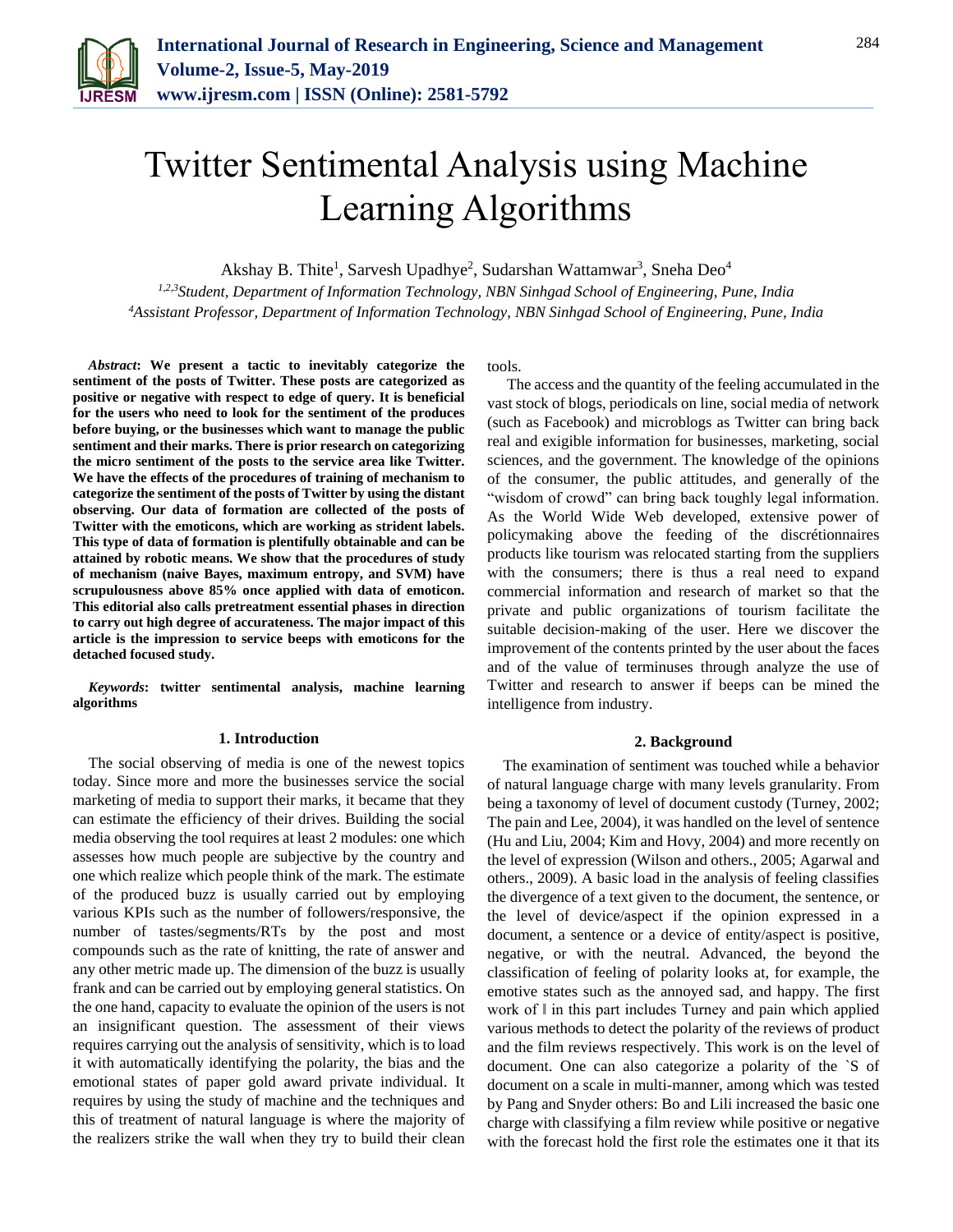

a3or a4 hold the first role balance, whereas Snyder carried out a detailed analysis of the reviews of restaurant, envisaging estimates for various aspects of the restaurant given, such as food and the atmosphere (on a scale five-to hold the first role).



Fig. 1. Example of analysis of feeling



Fig. 2. Example showing sentiment level

By using api twitter, we gather and store beeps in a data base. We used a Modem of 70.570.800 comments of beeps or approximately 20.42 gig octets of drawn data starting from Oct. 30, 2009 at May 21, 2010. Although the data gathered include time, dates, name of user, the disciples of user, which the user is according to, place, and the textual comment, we make use of the date and the textual comment in this study. The comments of beep were then filtered such as only those containing of the references in the textual comment to the key words "Phuket" or "Bangkok" were included.

We used the first time an algorithm based by key word to measure the feeling. The algorithm used the binary choice which was then modelled against a gold standard gold by using naive bayes algorithm. This proved in literature of extraction of the texts an optimal approach to the polarity extracting [17]. This was then examined against the measurement of gold standard gold and carried out  $R = 0.63$  correlation. To employ this combination of choice and naive binary bayes we could trace the polarity of the feeling expressed in beeps during the 200 days period towards Bangkok and Phuket (see figures 2 and 3).

Of these figures we see that the feeling towards the two sectors for this changed period but was always positive. We also see that there is a downward trend in the feeling on Bangkok (diagram 2) but not in Phuket (diagram 3).

Of this first visualization of the feeling expressed in twitter that we can suppose that although Thailand tested the significant political agitation of 2008 to present and in particular during a 10 week time as from March at May 2010, it can be that Phuket was rather remote in order to be mainly isolated from the serious damage to its industry of tourism.

In more the examination of the content of the beeps can indicate and reflect the nature of the concern for this period towards Bangkok and the events there.

## **3. What is sentimental analysis?**

The analysis of feeling (also known under the name of exploitation of opinion) refers to the use of the natural language processing, analyzes texts and computational linguistics to identify and extract subjective information in materials of source. The analysis of feeling is largely applied to the reviews and the social media for a variety of applications, extending from marketing to the service to the customers.

Generally, the analysis of feeling aims at determining the attitude of a speaker or an author with regard to a certain matter or the total contextual polarity of a document. The attitude can be its judgement or evaluation (see the theory of evaluation), the emotional state (with which is with being said word, emotive state of the author while writing), or the emotive communication envisaged (i.e., the emotive effect that the author wishes to have on the reader.

According to the research of company 451 of industrial analyst, ‖Docker is a tool which can pack up an application and its dependences in a virtual container which can about it function on Waiter of Linux. This helps to allow flexibility and the portability on where the application can function, if on the spot, the public cloud, the private cloud, naked metal,  $\parallel$  etc.

## *A. Types of analysis of feeling*

*Subjectivity/objectivity identification:* This charge is generally defined as classifying a text given (usually a sentence) in one of two classes: objective or subjective. This problem can sometimes be more difficult the classification of polarity. The subjectivity of the words and the expressions can depend on their context and an objective document can contain subjective sentences (for example, a quoting article of news of the opinions of `S of people)

*The device/faced based the feeling analyze:* It is referred to determine the opinions or the feelings expressed on various devices or aspects of the entities, for example, of a portable telephone, a numerical camera, or a bank. A device or an aspect is an attribute or a component of an entity, for example, the screen of a portable telephone, service for a restaurant, or quality of image of a camera. The advantage of the analysis device-based of feeling is the possibility to capture nuances about the objects of interest. The various devices can produce various answers of feeling, for example a hotel can have a convenient place, but poor food.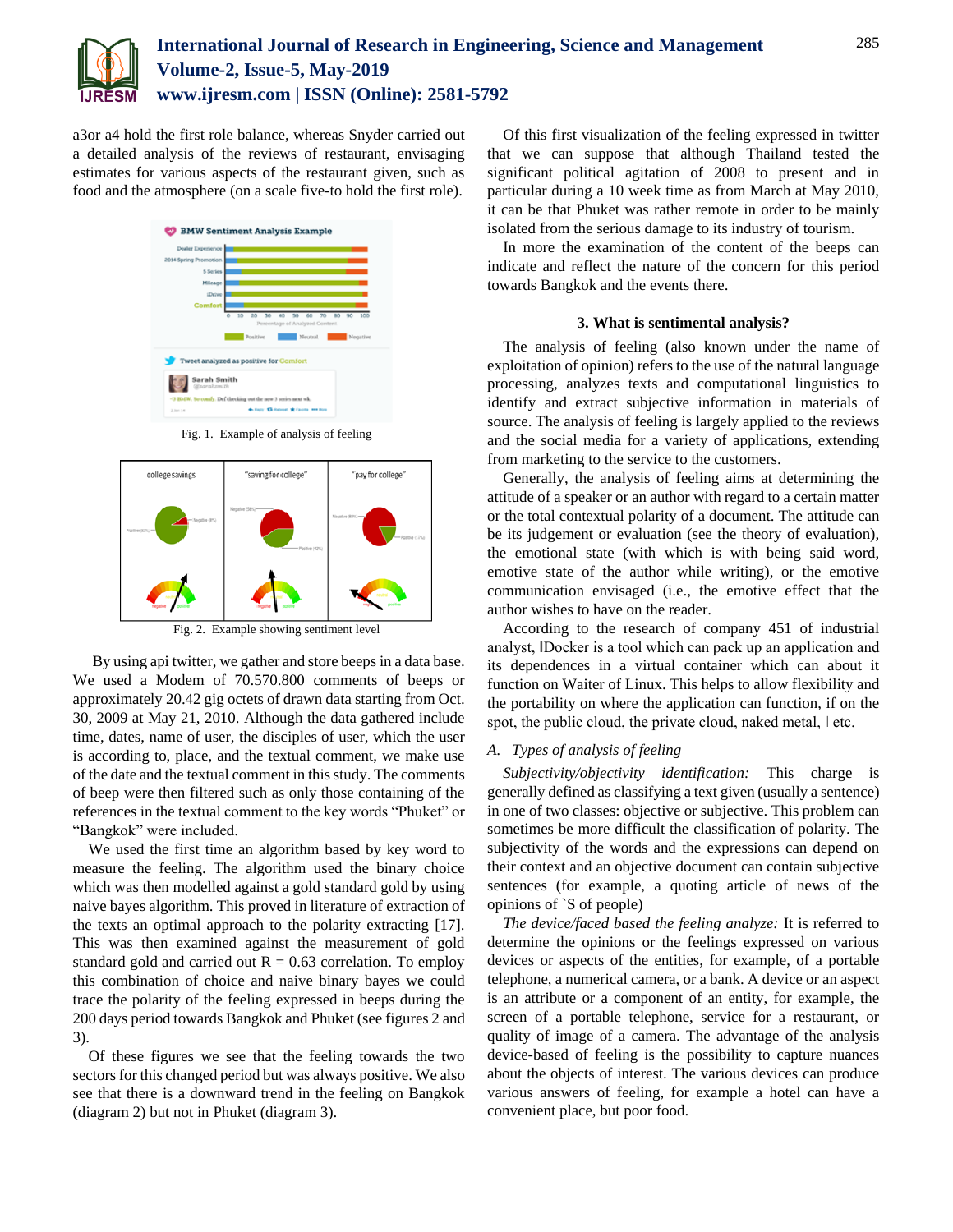

## **4. Algorithms**

## *A. Active learning*

Active learning is a special case of semi-supervised machine learning in which a learning algorithm is able to interactively query the user (or some other information source) to obtain the desired outputs at new data points. In statistics literature it is sometimes also called optimal experimental design.

There are situations in which not labelled the data are abundant but manually to mark is expensive. In such a scenario, the algorithms of study can actively question the user/professor for labels. This type of iterative supervised learning is called active l to gain. Since the student chooses the examples, the number of examples to learn a concept can often be much lower than the number required in the study directed by normal. With this approach, it have there a risk which the algorithm is overpowered for examples uninformative.

Recent developments are devoted to the study activates hybrid and active study in one of simple master key (on line) context, combining concepts of the field of the study of machine (for example, conflict and ignorance) with adaptive policies of study and by increase in the field in the study in machine on line.

## *B. Maximum entropy*

An important disadvantage of naive Bayes to model is that it has strong claims of the independence of device. Often, it is not clear if the devices are dependent, or you simply do not want to worry. For example, returning to charging of the attribution of occupation of author. Suppose that you made a model which employs the average length of sentence like device inter alia.

Now you obtained fantastic idea, you want the clamping plate some devices to model syntactic complexity sentences in a text. Such devices can add new selections to the model, but syntactic complexity also has a correlation with the length of sentence. In such situations, the naive models of Bayes can fail, since they see these devices as contributing independent to a classification.

The idea behind MaxEnt the classifiers are that us should prefer the most uniform models which satisfy any constraint given. MaxEnt the models are the models based by device. We employ these devices to find a distribution above the various classes employing the logistic regression. The probability of a particular bench mark pertaining to a particular class is calculated as follows, Where, C is the class, D is the bench mark which we look at, and is a vector of weight. MaxEnt does not make any claim of independence for its devices, unlike Nave Bayes. This means that we can add devices like bigrams and expressions with MaxEnt without worrying about the covering of device.

## *C. Naive Bayes*

Naive Bayes the classifier has simple probabilistic model which is based on the acceptance of independent of device in order to classifying data input. In spite of its simplicity, the algorithm is generally used for the classification of the texts in much of applications of extraction of opinion (Pak Alexandre, Paroubek Patrick,2010) (AlecGo, LeiHuang, RichaBhayani, 2009) (PremMelville, W ojciech gryc, Richard D.Lawrence, 2009). A great popularity part is a result of its extremely simple execution, low data-processing cost and it relatively of high degree of accuracy. The algorithm supposes that each device is independent of the absence or the presence of any other device in the data input, because of this claim one knows it that like nave. Actually, the words in a sentence are strongly related, their positions and presence in a sentence have an important impact on the total significance and the feeling in this sentence. In spite of this claim of nave the classifier can produce the high exactitude of classification once used with the formation of quality and in specific fields. A recent study (Zhang, n.d.) addressed these acceptance and strong obviousness presented in the way in which the algorithm could be so effective while counting on this claim. The algorithm itself is derived from the theorem of Bayes:

$$
P_{NB}(c|d) = \frac{(P(c)\sum_{i=1}^{m} P(f|c)^{n_i(d)}}{P(d)}
$$
  

$$
P_{NB}(c|d) = \frac{(P(c)\sum_{i=1}^{m} P(f|c)^{n_i(d)}}{P(d)}
$$

Where P (c) and P (the FC) are calculated by estimating the relative frequency of a device F which is extracted starting from the corpus from data of formation and from where () is the number of these devices. In the whole corpus of data of formation there are devices of Mr.

The document D contains the data of formation or the data input to be classified. In basic terms the algorithm will take each device (word) in the regulated formation and will calculate the probability of him being in each class (positive or negative), now that the probabilities of each device are calculated the algorithm is ready to classify new data. When a new sentence is classified it will cut it in devices of simple word and the model will employ the probabilities which were computed in the phase of formation to calculate the condition probabilities devices combined in order to envisage its class.

## *D. Support Vector Machine*

The vector of support machine was the algorithm more sophisticated evaluated in this project and this becomes an increasingly common method for classification of the texts.

Its increased popularity is mainly due to the high exactitude of classification which is associated its use. The machine of vector of support is classified like linear classifier binary nonprobabilistic.

That functions beside tracing the data of formation in multidimensional space; it then tries to separate the classes with A hyperplane. If the classes are not immediately linearly separable in multidimensional space the algorithm will add a new dimension in order to try to separate the classes further. It will continue this process until it can separate the data of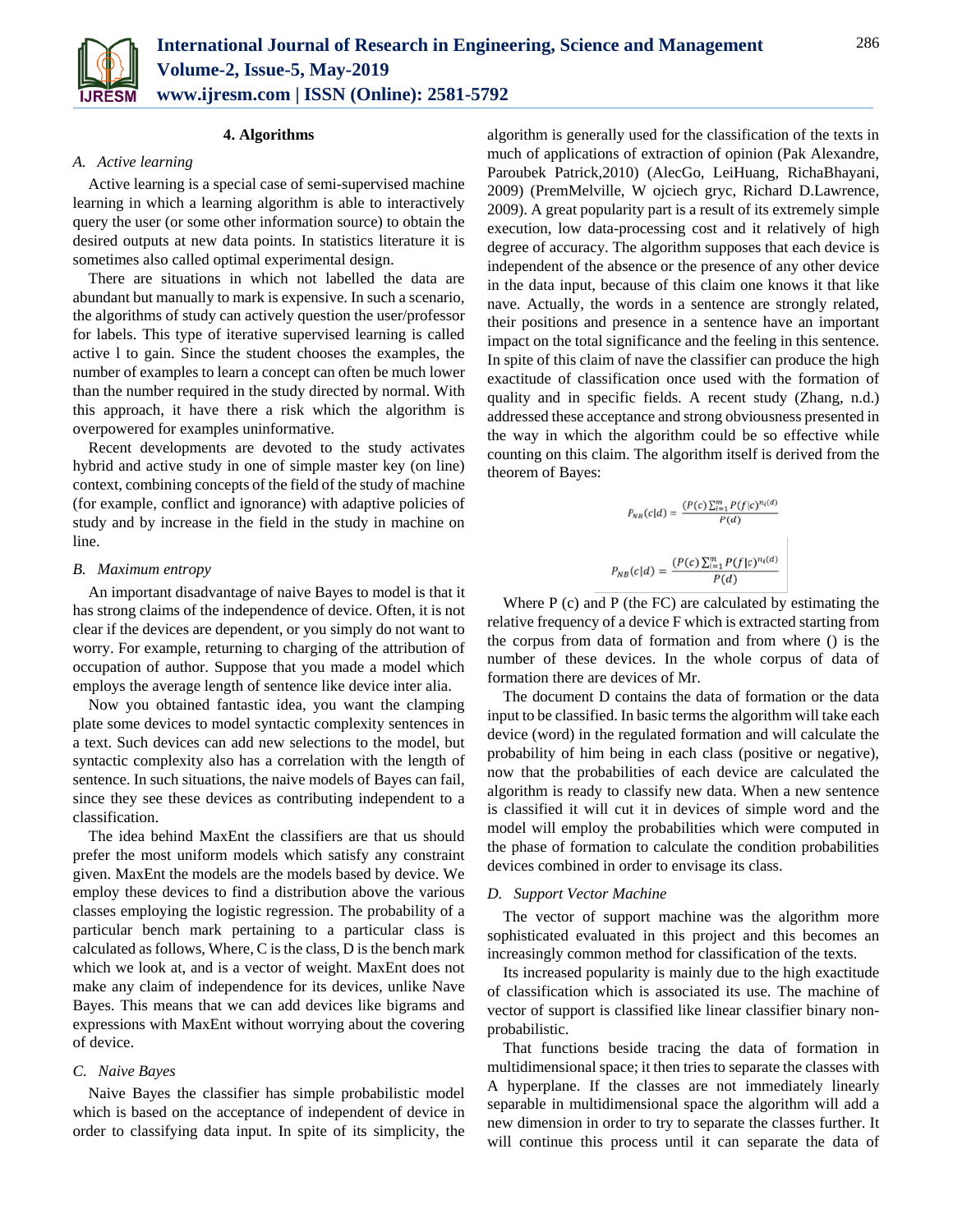

formation in its two separate classes employing has hyperplane. A basic representation in the way in which it duplicates the data is shown in the figure below.



Fig. 3. Basic operation of support vector machine

One of the principal fields where this method differs from other linear classifiers such as the perceptron is in the manner that it chooses hyperplane. In the majority of the cases there can be multiple hyperplanes or in certain cases an infinite number of hyperplanes that could separate that classes. The algorithm of SVM chooses hyperplane what provides maximum separation between the classes to the greatest margin or the maximum margin hyperplane what to the minimum reduces the higher limit of the errors of classification. A standard method to find the manner optimum to separate the classes is to trace two hyperplanes in a manner that there is no bench mark between them, and then by using these planes the final hyperplane can be calculated. This process is shown in the figure below. The bench marks which fall on these planes are known like supports.

## **5. Related work**

Sentiment140 employs the api twitter to extract from the data starting from the twitter by using the mark and classifies beeps as positive, negative the or neutral one based on a question of entry. It shows the beeps what are positive (green), negative (red), neutral (yellow).

Bitext-Bitext is a commercial company which specializes in the treatment of great data and natural language. Bitext provides the results of the most precise analytics and most granular of the texts in industry, with a rate of exactitude above 90. It employs a combination of various algorithms of study of machine with analyze the data bases of the texts of the `S of customer and give a precise result.

The principal goal of SenticNet is to make the conceptual one and affect the information of E given by the natural language (meant for human consumption) easy-accessible to the machines.

Api alchemy Api alchemy is a company that employ the study of machine (specifically, deeply learning) to make the treatment of natural language (specifically, analyzes semantic texts, including the analysis of feeling) and the vision of computer (specifically, detection of face and identification) for its customers above the cloud and on-places. At February 2014, it claims to have customers in 36 countries and the process more than 3 billion documents per month. The programmable Web added api alchemy to its billionaires the api one bludgeon in September 2011.

Analyze retrieval of feeling of data Exploitation of data is the

data-processing process to find models in great sets of data and its methods is with the intersection enters Artificial intelligence, study of machine, computer science, data low, and statistical technologies. The objective of the exploitation of data is to extract information or knowledge starting from a unit from data and to transform it of structure which can be included /understood.

The preparation of data is a great part of any analysis of data. To prepare data correctly it is necessary to include/understand the applicability, it is very important that the researcher must be able to identify suitable data and to clean the whole of data removing any data which are regarded as of no importance with the analysis.

Some of these techniques of pretreatment include; Suppression of the errors, treatment of noise, taking away, strategies to treat values, standardization, and the extraction absent from device. Many of the latter pretreatment techniques will be examined in more detail in the section of execution of this report/ratio.

Hearths of retrieval of data on discovering models in the data. The analysis of feeling which is also known as hearths of extraction of opinion on discovering modelled in text which can be analyzed COT classify the feeling in this text.



Fig. 4. Exploitation of data to extract feelings

## **6. Conclusion**

The provided tweets were a mixture of words, emoticons, URLs, hashtags, user mentions, and symbols. Before training the we pre-process the tweets to make it suitable for feeding into models. We implemented several machine learning algorithms like Naive Bayes, Maximum Entropy, Support Vector Machine, Active Learning to classify the polarity of the tweet. We used two types of features namely unigrams and bigrams for classification and observes that augmenting the feature vector with bigrams improved the accuracy. Once the feature has been extracted it was represented as either a sparse vector or a dense vector. It has been observed that presence in the sparse vector representation recorded a better performance than frequency.

#### **References**

- [1] Go, A., Bhayani, R., & Huang, L. (2009). Twitter sentiment classification using distant supervision. CS224N Project Report, Stanford, 1(12), 2009.
- [2] Agarwal, A., Xie, B., Vovsha, I., Rambow, O., & Passonneau, R. (2011). Sentiment analysis of twitter data. In Proceedings of the Workshop on Language in Social Media (LSM 2011) (pp. 30-38). Jansen, B. J., Zhang, M., Sobel, K., & Chowdury, A. (2009, April). Microblogging as online word of mouth branding. In CHI'09 extended abstracts on human factors in computing systems (pp. 3859-3864). ACM.